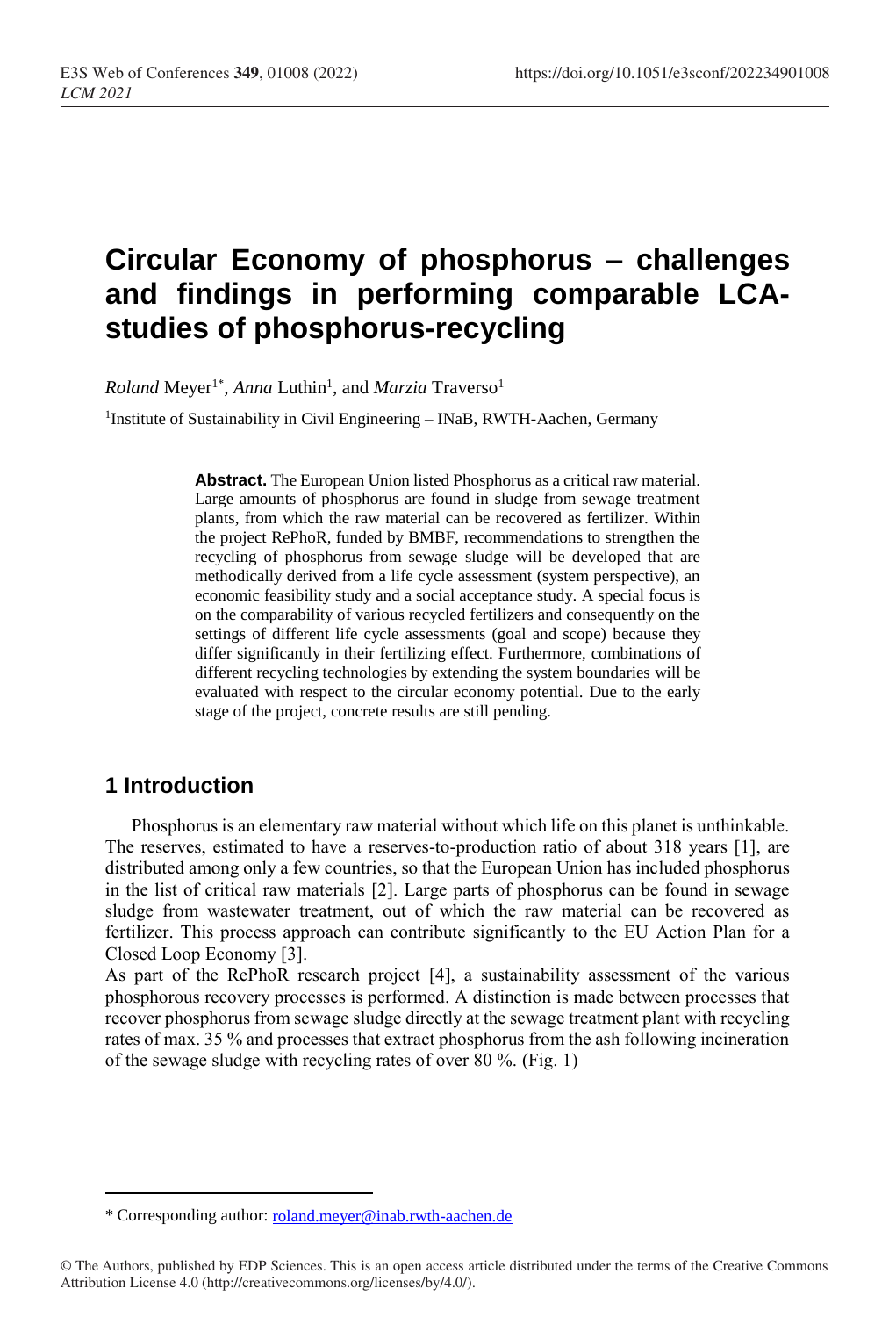

**Fig. 1.** System boundaries of different phosphorus recycling technologies (DSS: Dried Sewage Sludge; SSA: Sewage Sludge Ash; P: Phosphorus; PRec,SP; P-Recycling on Sewage Plant; PRec,AT: P-Recycling from Ash Treatment).

A special focus in the current project phase is the life cycle assessment (LCA) of the technologies, which was in the field of interest in several publications before [5, 6, 7, 8, 9]. The respective subprojects are preparing an LCA for their process approach, which is coordinated by the participating transfer project TransPhoR. The challenges of this coordination to ensure the comparability of the LCAs represent the core of this article. Due to the heterogeneous approach in the recovery of phosphorus, the definition of the target and investigation framework within the scope of the LCA according to ISO 14040 [10] presents itself as a particular challenge. Four essential aspects will be examined in more detail within the scope of this article:

- 1. the separation of the secondary function of the production of a secondary phosphorous fertilizer on a wastewater treatment plant from the primary function of wastewater treatment with sewage sludge generation;
- 2. the achievable recycling rate (a higher recycling rate is often associated with higher environmental impacts);
- 3. the plant availability (the different modes of action of the fertilizers make a direct comparison difficult);
- 4. the use phase of the fertilizer (many parameters independent of the fertilizer [soil type, groundwater-floor distance, plant type, etc.] influence the evaluation).

## **2 Investigation approach**

### *Functional unit*

The primary function of a wastewater treatment plant is to clean wastewater. The removal of phosphorus, which accumulates in the sewage sludge, is only a secondary function and primarily serves to optimize the process of sewage sludge treatment since an excessively high phosphorus content in the sewage sludge can lead to incrustations in the digesters, pipes, and dewatering aggregates [11]. With this in mind, the secondary function of recovering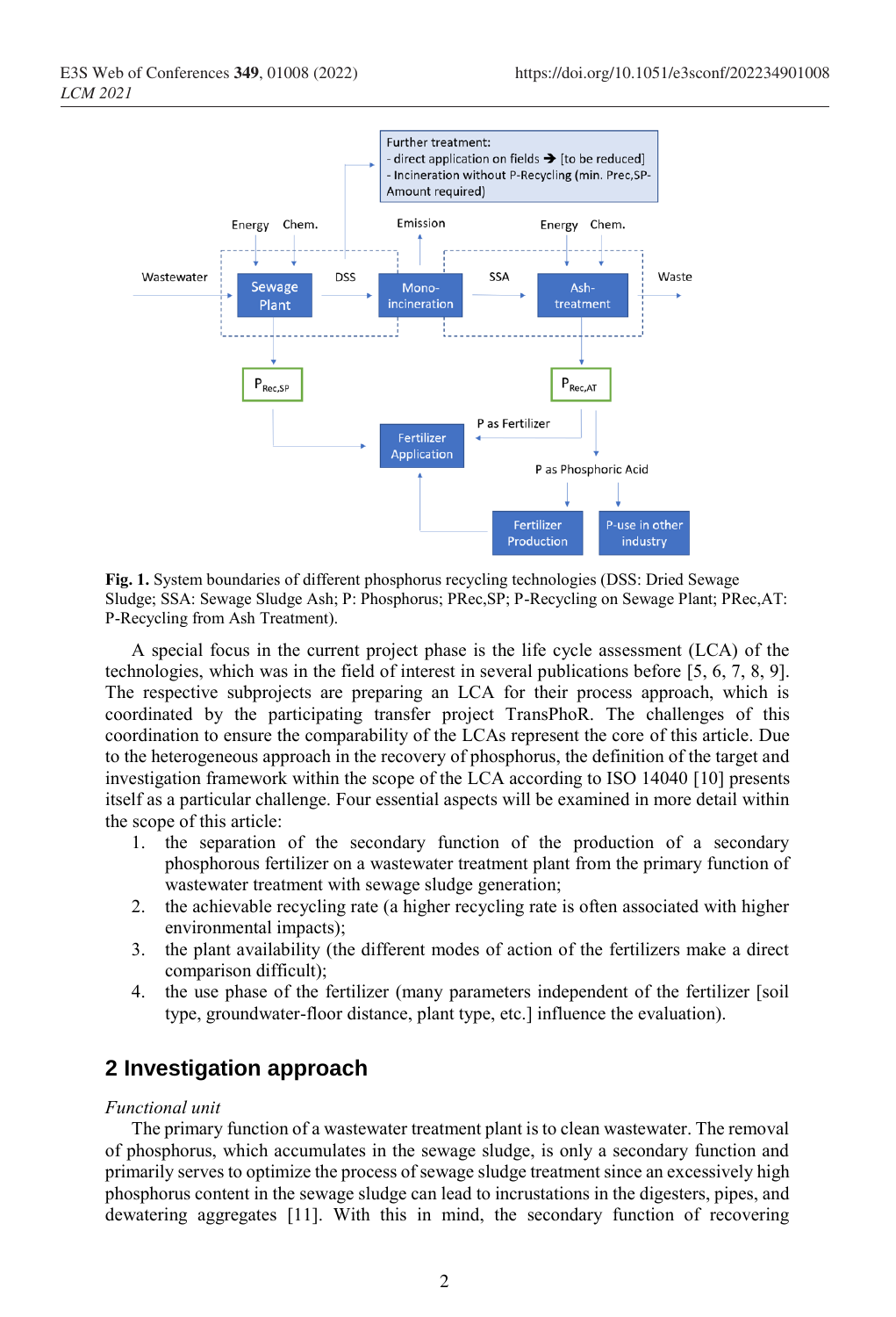phosphorus from sewage sludge is difficult to distinguish from the primary function of wastewater treatment. Thus, it is not possible to clearly assign a process serving phosphorus removal to one of the two functions. A proportional allocation would be formally possible, but ultimately associated with great uncertainties.

Another possibility is a comparison of a wastewater treatment plant with phosphorus recovery and a reference plant without (Fig. 2). Ideally, the difference represents the effort (in terms of energy, auxiliary materials, etc.) that must be expended for the additional phosphorus recycling.

By referring to a reference plant with the primary function "wastewater treatment", the functional unit is set to the usual design parameter for wastewater treatment plants, which is given as "treatment capacity per inhabitant and year". The recovered phosphorus in this case would be integrated into the system via credits. Optionally, the difference from WWTPs (Waste Water Treatment Plants) with and without phosphorus recovery can be related to the recovered amount of phosphorus.



**Fig. 2.** Comparison of phosphorous recovery technology with reference plant without phosphorus recycling (SPPRec: Sewage Plant incl. P-Recycling; SPRef: Sewage Plant excl. P-Recycling (Reference); CSW: Cleaned Sewage Water; Pges: Amount of P recycled; PRec: P-Recycling; Ptech: technically required P-Recycling; PCred: Credit for reused P).

#### *Recycling rate*

Higher recycling rates generally require greater process engineering effort and correspondingly higher energy and auxiliary material input. This is offset by a higher credit due to the larger quantity of recovered material. However, the credit approach alone does not meet the goal of a closed-loop recycling economy. Particularly in the case of recycling critical raw materials, it seems appropriate to apply a greater energy input rather than a critical raw material input.

An adjustment of the impact category "resource consumption", e.g. by a higher weighting of critical raw materials, does not seem reasonable, since a comparability of life cycle assessments would no longer be given due to the dynamic development of the list of critical raw materials.The project will investigate to what extent a higher effort to increase the recycling rate is compensated by the allocation of credits.

In addition to the approach of future more efficient technologies and the conversion to regenerative energies, it is also conceivable to measure the credits, due to the saving of primary material, not on the basis of real environmental burdens (these do not include lacking environmental standards), but to apply them fictitiously as they would be if European environmental standards were met.

## *Plant availability*

For the investigation of plant availability, which is the actual function of the fertilizer, accompanying experiments will be carried out on standardized soils. The growth trials will be used to show which fertilizers achieve comparable fertilizer effects and which parameters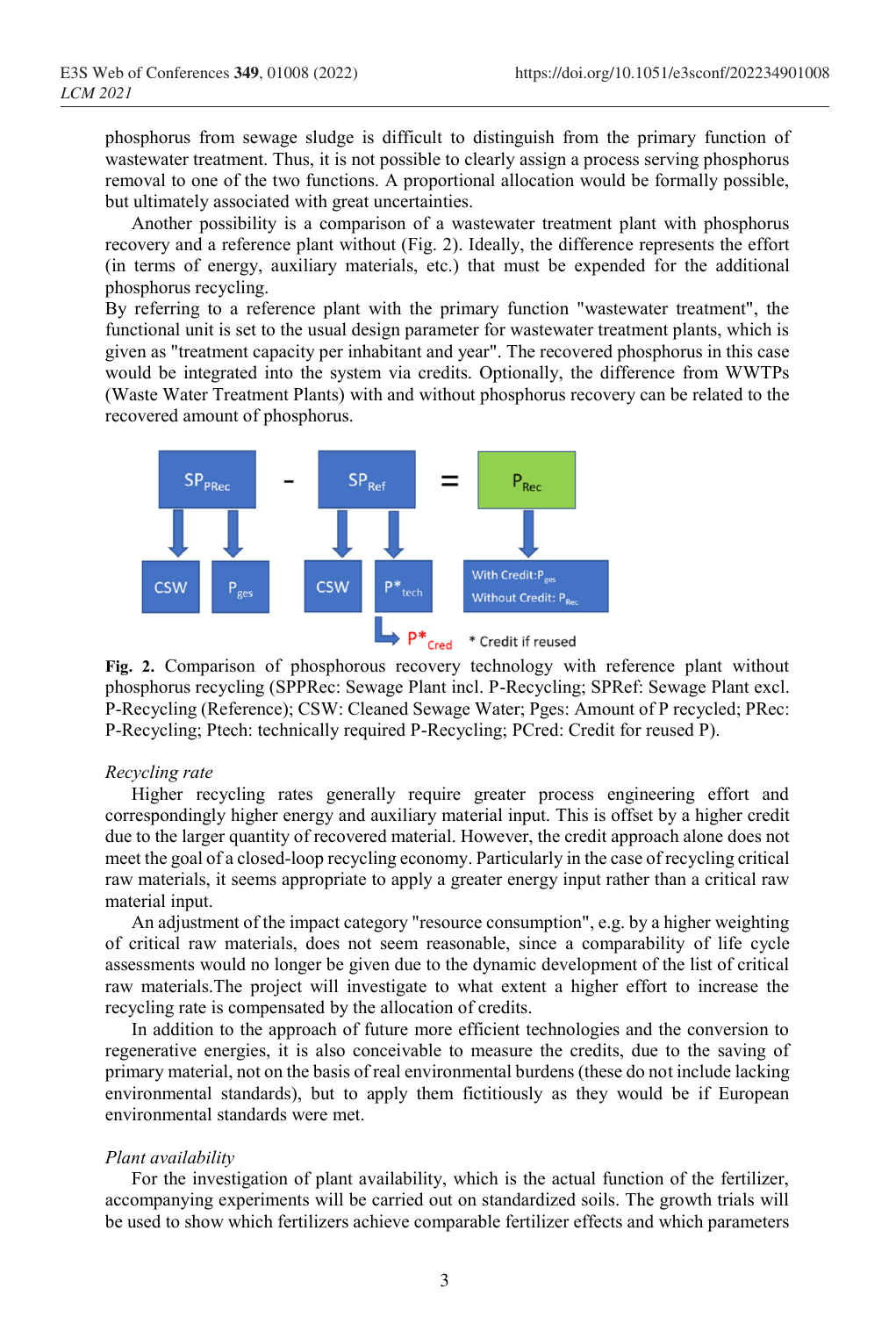are decisive for this. The water solubility approach is well known and is used to describe the plant-available portion of a fertilizer [12]. However, depending on different plants, it is shown that a water solubility of the phosphorus portion does not necessarily have to be given in order to be nevertheless available to the plants. [11] In the further course of the project, the results of the plant trials will be incorporated into the life cycle assessment of the fertilizers via the comparative variable of the functional unit.

### *Use phase*

The use phase of a product partly determines the result of a life cycle analysis. In relation to fertilizer, this is the application to agricultural land. The resulting environmental impacts depend, on the one hand, on the properties of the fertilizer and can be assessed insofar as they depend on the quality of the product. Here, for example, residual contents of heavy metals or the water solubility and thus the relocatability of nutrients in deeper soil layers up to the aquifer are to be mentioned. On the other hand, however, soil parameters or the type of agricultural use also play a role, which are independent of the quality of the fertilizer.

This problem is comparable to building materials, whose subsequent use in a wide variety of building types does not necessarily reflect the quality of the building materials. For example, highly efficient building materials in non-insulated buildings can perform worse than less efficient building materials in low-energy buildings simply because of a poor balance in the use phase. [13]

Within the scope of the project, approaches are being pursued both to include the deployment phase in the life cycle assessment and to outsource and separately consider this use phase. The accompanying investigations on standardized soils are intended to standardize the consideration of this important phase of the life cycle. Concrete results are still pending.

# **3 Conclusion**

In the RePhoR project, different technologies for the recovery of phosphorus from sewage sludge or sewage sludge ash are compared on the basis of a life cycle assessment. A comparative statement based on the results of the life cycle assessments of the subprojects requires a coordinated approach considering the very different qualities of the secondary products (different requirements regarding plant availability, potential applicability of higher-quality products in other economic sectors, maximum achievable recycling rates ...). In addition, it must be taken into account that in the present case the production of secondary fertilizer is not the main focus of the system under consideration but the wastewatertreatment, which for technical reasons also requires the removal of phosphorus from the sewage sludge. Thus, it has to be clarified which part of the wastewater treatment plant is to be allocated to phosphorus recycling. This can be done by not only the approach of an allocation but also the relation of a plant with phosphorus recycling to a reference plant without phosphorus recycling. At the present stage of the project, the points have not yet been finally fixed with the subproject participants. However, it is becoming apparent that the secondary fertilizers under consideration offer differently pronounced advantages that must be presented in the comparative evaluation. In this respect, a comparison on different scenarios could be useful, which clearly points out these specifics in each case.

## Acknowledgements

We would like to thank the Federal Ministry of Education and Research in Germany (BMBF) for funding this work which was carried out as part of the project "RePhoR – Regional Phosphorus Recycling".